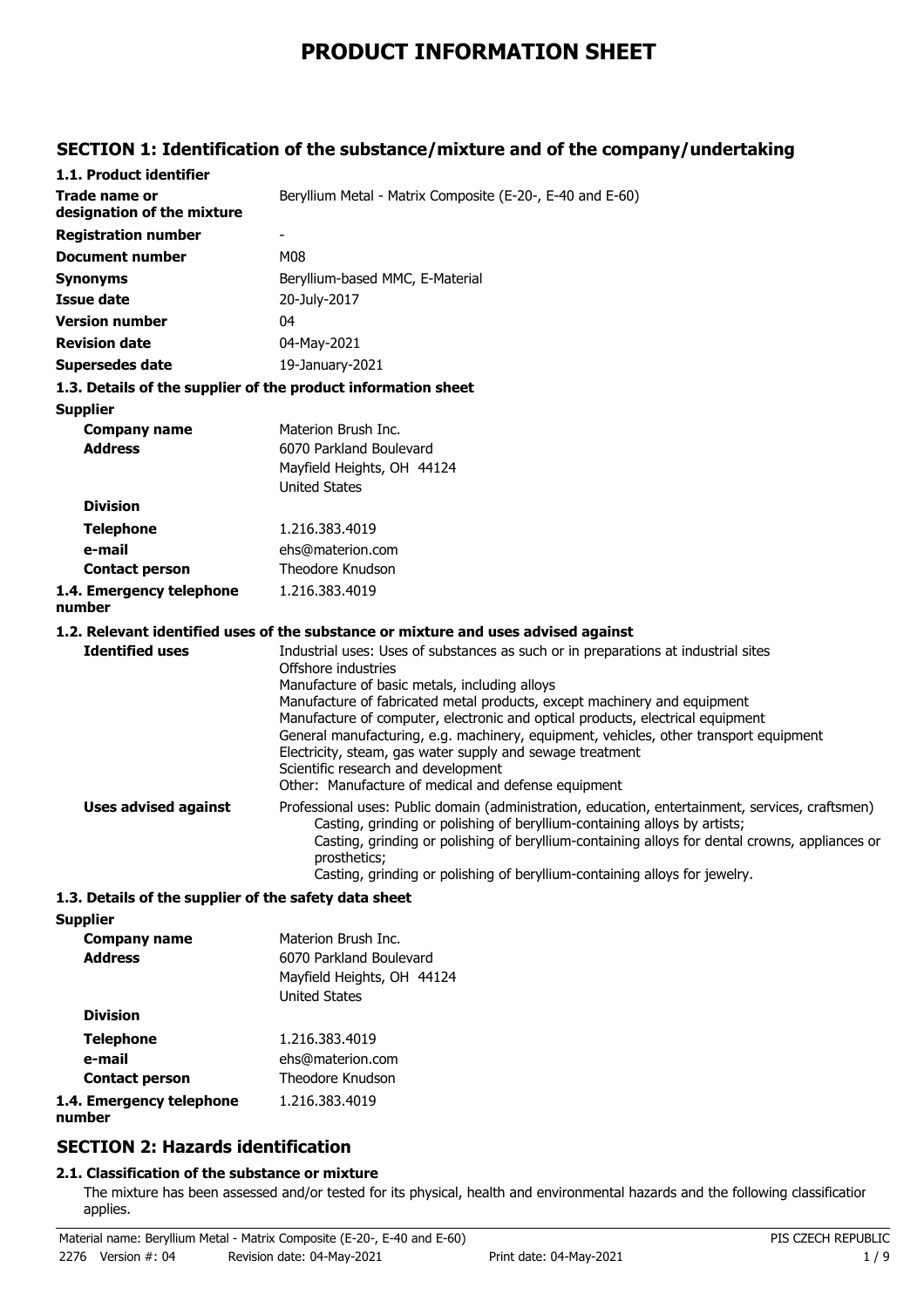#### **Classification according to Regulation (EC) No 1272/2008 as amended**

| <b>Health hazards</b><br>Skin sensitisation           | Category 1                      | H317 - May cause an allergic skin<br>reaction.                                                                     |
|-------------------------------------------------------|---------------------------------|--------------------------------------------------------------------------------------------------------------------|
| Carcinogenicity (inhalation)                          | Category 1B                     | H350i - May cause cancer by<br>inhalation.                                                                         |
| Specific target organ toxicity - repeated<br>exposure | Category 1 (Respiratory system) | H372 - Causes damage to organs<br>(respiratory system) through<br>prolonged or repeated exposure by<br>inhalation. |
|                                                       |                                 |                                                                                                                    |

**Hazard summary** DANGER

Fatal if inhaled. Very toxic. Harmful if absorbed through skin. Harmful in contact with eyes. Cancer hazard. May cause an allergic skin reaction. May cause sensitisation by inhalation and skin contact. May cause allergy or asthma symptoms or breathing difficulties if inhaled. Possible reproductive hazard. Causes damage to organs. Danger of serious damage to health by prolonged exposure. Dangerous for the environment if discharged into watercourses.

**2.2. Label elements**

#### **Label according to Regulation (EC) No. 1272/2008 as amended**

**Contains:** Beryllium, beryllium oxide

**Hazard pictograms**



#### **Signal word** Danger **Hazard statements**

| ---------------- |                                                                                                       |
|------------------|-------------------------------------------------------------------------------------------------------|
| H317             | May cause an allergic skin reaction.                                                                  |
| H350i            | May cause cancer by inhalation.                                                                       |
| H372             | Causes damage to organs (respiratory system) through prolonged or repeated exposure by<br>inhalation. |
|                  |                                                                                                       |

#### **Pre**

| Obtain special instructions before use.                                                             |
|-----------------------------------------------------------------------------------------------------|
| Do not handle until all safety precautions have been read and understood.                           |
| Do not breathe dust/fume.                                                                           |
| Wash thoroughly after handling.                                                                     |
| Do not eat, drink or smoke when using this product.                                                 |
| Contaminated work clothing must not be allowed out of the workplace.                                |
| Wear protective gloves/protective clothing/eye protection/face protection.                          |
| In case of inadequate ventilation wear respiratory protection.                                      |
|                                                                                                     |
| If inhaled: Remove person to fresh air and keep comfortable for breathing.                          |
| If on skin: Wash with plenty of water.                                                              |
| If exposed or concerned: Call a poison centre/doctor.                                               |
| If skin irritation or rash occurs: Get medical advice/attention.                                    |
| If experiencing respiratory symptoms: Call a poison centre/doctor.                                  |
|                                                                                                     |
| Store locked up.                                                                                    |
|                                                                                                     |
| Dispose of contents/container in accordance with local/regional/national/international regulations. |
| For further information, please contact the Product Stewardship Department at +1.216.383.4019.      |
| None known.                                                                                         |
|                                                                                                     |

## **SECTION 3: Composition/information on ingredients**

#### **3.2. Mixtures**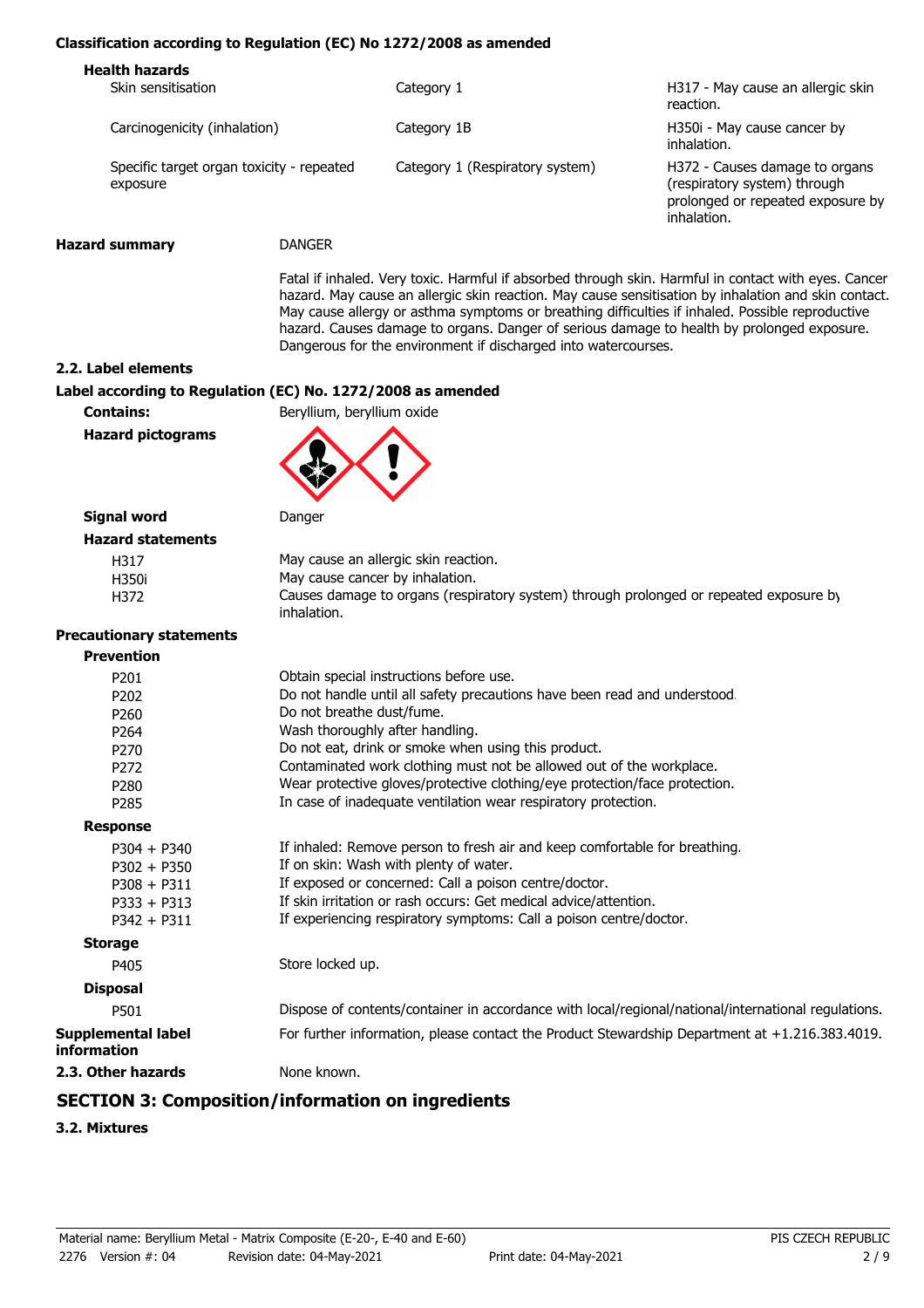| <b>General information</b>                                                                                               |                                      |                                                          |                                                                                                                                                                                                                                                                                                                                                                                                                                                                                                                                                                                                                                                                                                                                                                                                                                                                                                                                                                                                                                                                                                                                                                                                                                                                                                                                                                                                                                                                                                 |              |              |
|--------------------------------------------------------------------------------------------------------------------------|--------------------------------------|----------------------------------------------------------|-------------------------------------------------------------------------------------------------------------------------------------------------------------------------------------------------------------------------------------------------------------------------------------------------------------------------------------------------------------------------------------------------------------------------------------------------------------------------------------------------------------------------------------------------------------------------------------------------------------------------------------------------------------------------------------------------------------------------------------------------------------------------------------------------------------------------------------------------------------------------------------------------------------------------------------------------------------------------------------------------------------------------------------------------------------------------------------------------------------------------------------------------------------------------------------------------------------------------------------------------------------------------------------------------------------------------------------------------------------------------------------------------------------------------------------------------------------------------------------------------|--------------|--------------|
| <b>Chemical name</b>                                                                                                     | $\frac{0}{0}$                        | CAS-No. / EC<br>No.                                      | <b>REACH Registration No. Index No.</b>                                                                                                                                                                                                                                                                                                                                                                                                                                                                                                                                                                                                                                                                                                                                                                                                                                                                                                                                                                                                                                                                                                                                                                                                                                                                                                                                                                                                                                                         |              | <b>Notes</b> |
| Beryllium                                                                                                                | $29 - 72$                            | 7440-41-7<br>231-150-7                                   | 01-2119487146-32-0000 004-001-00-7                                                                                                                                                                                                                                                                                                                                                                                                                                                                                                                                                                                                                                                                                                                                                                                                                                                                                                                                                                                                                                                                                                                                                                                                                                                                                                                                                                                                                                                              |              | #            |
|                                                                                                                          |                                      |                                                          | Classification: Skin Sens. 1; H317, STOT SE 3; H335, Carc. 1B; H350i, STOT RE 1; H372                                                                                                                                                                                                                                                                                                                                                                                                                                                                                                                                                                                                                                                                                                                                                                                                                                                                                                                                                                                                                                                                                                                                                                                                                                                                                                                                                                                                           |              |              |
| beryllium oxide                                                                                                          | $28 - 71$                            | 1304-56-9<br>215-133-1                                   |                                                                                                                                                                                                                                                                                                                                                                                                                                                                                                                                                                                                                                                                                                                                                                                                                                                                                                                                                                                                                                                                                                                                                                                                                                                                                                                                                                                                                                                                                                 | 004-003-00-8 | $\#$         |
|                                                                                                                          | <b>Classification: -</b>             |                                                          |                                                                                                                                                                                                                                                                                                                                                                                                                                                                                                                                                                                                                                                                                                                                                                                                                                                                                                                                                                                                                                                                                                                                                                                                                                                                                                                                                                                                                                                                                                 |              |              |
| List of abbreviations and symbols that may be used above<br>DSD: Directive 67/548/EEC.<br>CLP: Regulation No. 1272/2008. |                                      |                                                          |                                                                                                                                                                                                                                                                                                                                                                                                                                                                                                                                                                                                                                                                                                                                                                                                                                                                                                                                                                                                                                                                                                                                                                                                                                                                                                                                                                                                                                                                                                 |              |              |
| <b>SECTION 4: First aid measures</b>                                                                                     |                                      |                                                          |                                                                                                                                                                                                                                                                                                                                                                                                                                                                                                                                                                                                                                                                                                                                                                                                                                                                                                                                                                                                                                                                                                                                                                                                                                                                                                                                                                                                                                                                                                 |              |              |
| <b>General information</b>                                                                                               | beryllium.                           |                                                          | If exposed or concerned: get medical attention/advice. Get medical attention if symptoms occur.<br>Wash contaminated clothing before reuse. As supplied, there is no immediate medical risk with<br>beryllium products in article form. First aid measures provided are related to particulate containing                                                                                                                                                                                                                                                                                                                                                                                                                                                                                                                                                                                                                                                                                                                                                                                                                                                                                                                                                                                                                                                                                                                                                                                       |              |              |
| 4.1. Description of first aid measures                                                                                   |                                      |                                                          |                                                                                                                                                                                                                                                                                                                                                                                                                                                                                                                                                                                                                                                                                                                                                                                                                                                                                                                                                                                                                                                                                                                                                                                                                                                                                                                                                                                                                                                                                                 |              |              |
| <b>Inhalation</b>                                                                                                        |                                      |                                                          | If symptoms develop move victim to fresh air. For breathing difficulties, oxygen may be necessary.<br>Breathing difficulty caused by inhalation of particulate requires immediate removal to fresh air. If<br>breathing has stopped, perform artificial respiration and obtain medical help.                                                                                                                                                                                                                                                                                                                                                                                                                                                                                                                                                                                                                                                                                                                                                                                                                                                                                                                                                                                                                                                                                                                                                                                                    |              |              |
| <b>Skin contact</b>                                                                                                      |                                      | lodged under the skin must be removed.                   | Take off contaminated clothing and wash before reuse. Thoroughly wash skin cuts or wounds to<br>remove all particulate debris from the wound. Seek medical attention for wounds that cannot be<br>thoroughly cleansed. Treat skin cuts and wounds with standard first aid practices such as<br>cleansing, disinfecting and covering to prevent wound infection and contamination before<br>continuing work. Obtain medical help for persistent irritation. Material accidentally implanted or                                                                                                                                                                                                                                                                                                                                                                                                                                                                                                                                                                                                                                                                                                                                                                                                                                                                                                                                                                                                   |              |              |
| <b>Eye contact</b>                                                                                                       |                                      | occasionally. Get medical attention if symptoms persist. | Immediately flush eyes with plenty of water for at least 15 minutes, lifting lower and upper eyelids                                                                                                                                                                                                                                                                                                                                                                                                                                                                                                                                                                                                                                                                                                                                                                                                                                                                                                                                                                                                                                                                                                                                                                                                                                                                                                                                                                                            |              |              |
| <b>Ingestion</b>                                                                                                         | person.                              |                                                          | If swallowed, seek medical advice immediately and show this container or label. Induce vomiting<br>immediately as directed by medical personnel. Never give anything by mouth to an unconscious                                                                                                                                                                                                                                                                                                                                                                                                                                                                                                                                                                                                                                                                                                                                                                                                                                                                                                                                                                                                                                                                                                                                                                                                                                                                                                 |              |              |
| 4.2. Most important<br>symptoms and effects, both<br>acute and delayed                                                   |                                      |                                                          | May cause allergic skin reaction. Prolonged exposure may cause chronic effects.                                                                                                                                                                                                                                                                                                                                                                                                                                                                                                                                                                                                                                                                                                                                                                                                                                                                                                                                                                                                                                                                                                                                                                                                                                                                                                                                                                                                                 |              |              |
| 4.3. Indication of any<br>immediate medical attention<br>and special treatment<br>needed                                 | situation for individual physicians. |                                                          | Treatment of Chronic Beryllium Disease: There is no known treatment which will cure chronic<br>beryllium disease. Prednisone or other corticosteroids are the most specific treatment currently<br>available. They are directed at suppressing the immunological reaction and can be effective in<br>diminishing signs and symptoms of chronic beryllium disease. In cases where steroid therapy has<br>had only partial or minimal effectiveness, other immunosuppressive agents, such as<br>cyclophosphamide, cyclosporine, or methotrexate, have been used. In view of the potential side<br>effects of all the immunosuppressive medications, including steroids such as prednisone, they<br>should be used only under the direct care of a physician. Other treatment, such as oxygen, inhaled<br>steroids or bronchodilators, may be prescribed by some physicians and can be effective in selected<br>cases. In general, treatment is reserved for cases with significant symptoms and/or significant loss<br>of lung function. The decision about when and with what medication to treat is a judgment<br>In their 2014 official statement on the Diagnosis and Management of Beryllium Sensitivity and<br>Chronic Beryllium Disease, the American Thoracic Society states that "it seems prudent for workers<br>with BeS to avoid all future occupational exposure to beryllium."<br>The effects of continued low exposure to beryllium are unknown for individuals who are sensitizec |              |              |
|                                                                                                                          | exposure to beryllium.               |                                                          | to beryllium or who have a diagnosis of chronic beryllium disease. It is generally recommended<br>that persons who are sensitized to beryllium or who have CBD terminate their occupational                                                                                                                                                                                                                                                                                                                                                                                                                                                                                                                                                                                                                                                                                                                                                                                                                                                                                                                                                                                                                                                                                                                                                                                                                                                                                                     |              |              |
| <b>SECTION 5: Firefighting measures</b>                                                                                  |                                      |                                                          |                                                                                                                                                                                                                                                                                                                                                                                                                                                                                                                                                                                                                                                                                                                                                                                                                                                                                                                                                                                                                                                                                                                                                                                                                                                                                                                                                                                                                                                                                                 |              |              |
| <b>General fire hazards</b><br>5.1. Extinguishing media                                                                  | Not available.                       |                                                          |                                                                                                                                                                                                                                                                                                                                                                                                                                                                                                                                                                                                                                                                                                                                                                                                                                                                                                                                                                                                                                                                                                                                                                                                                                                                                                                                                                                                                                                                                                 |              |              |

**5.1. Extinguishing media Suitable extinguishing media**

The product is non-combustible. Use extinguishing measures that are appropriate to local circumstances and the surrounding environment.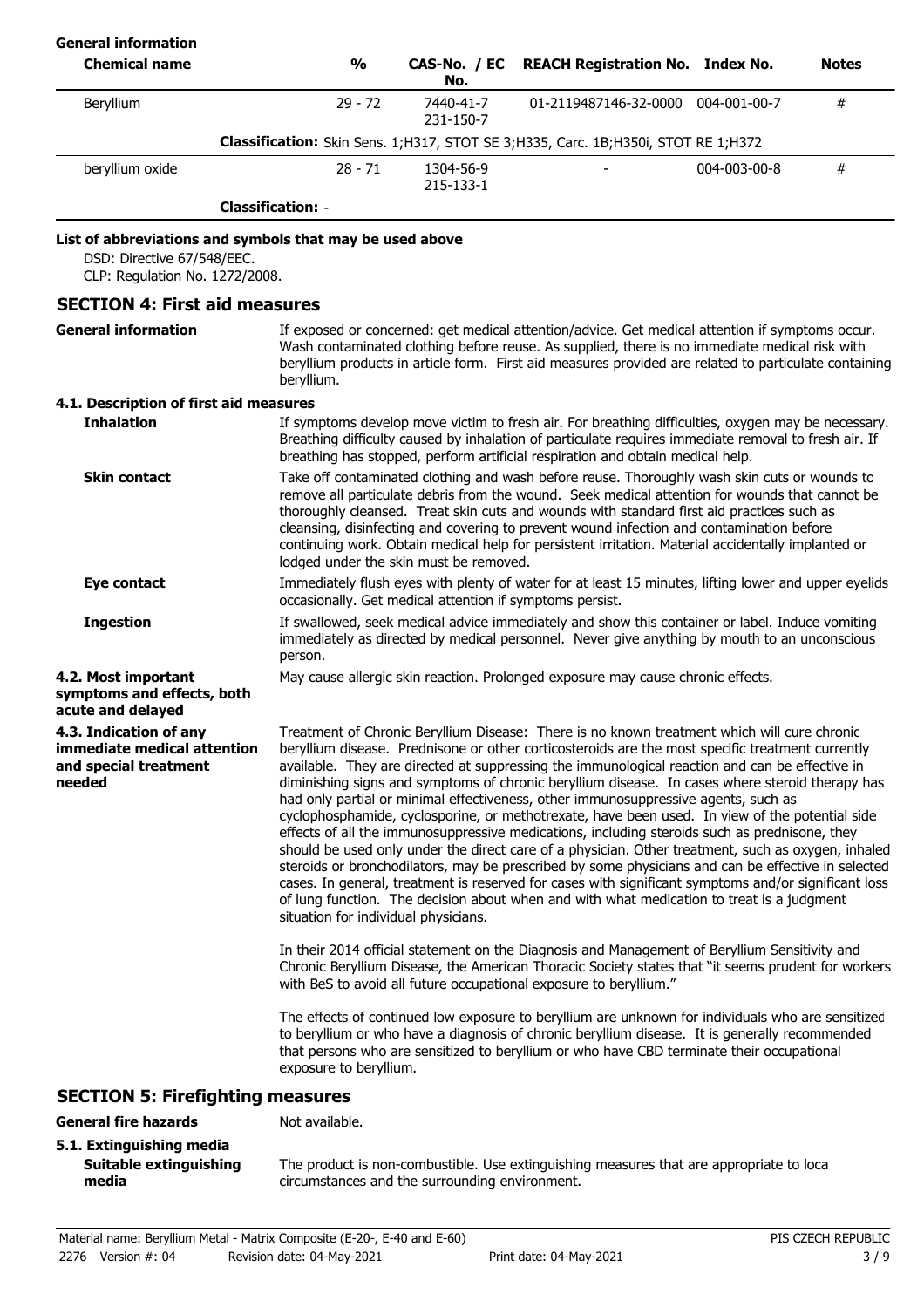| Unsuitable extinguishing<br>media                                                          | Do not use water to extinguish fires around operations involving molten metal due to the potential<br>for steam explosions.                                                     |
|--------------------------------------------------------------------------------------------|---------------------------------------------------------------------------------------------------------------------------------------------------------------------------------|
| 5.2. Special hazards arising<br>from the substance or<br>mixture                           | Not applicable.                                                                                                                                                                 |
| 5.3. Advice for firefighters<br><b>Special protective</b><br>equipment for<br>firefighters | Firefighters should wear full protective clothing including self contained breathing apparatus.                                                                                 |
| <b>Special firefighting</b><br>procedures                                                  | Move containers from fire area if you can do so without risk. Water runoff can cause environmental<br>damage.                                                                   |
| <b>Specific methods</b>                                                                    | Pressure-demand self-contained breathing apparatus must be worn by firefighters or any other<br>persons potentially exposed to the particulate released during or after a fire. |

## **SECTION 6: Accidental release measures**

## **6.1. Personal precautions, protective equipment and emergency procedures**

| For non-emergency<br>personnel                               | In solid form this material poses no special clean-up problems. Wear appropriate protective<br>equipment and clothing during clean-up.                                                                                                                                                 |
|--------------------------------------------------------------|----------------------------------------------------------------------------------------------------------------------------------------------------------------------------------------------------------------------------------------------------------------------------------------|
| For emergency<br>responders                                  | Not available.                                                                                                                                                                                                                                                                         |
| 6.2. Environmental<br>precautions                            | Avoid release to the environment. In the event of a spill or accidental release, notify relevant<br>authorities in accordance with all applicable regulations. Prevent further leakage or spillage if safe<br>to do so. Avoid discharge into drains, water courses or onto the ground. |
| 6.3. Methods and material for<br>containment and cleaning up | Clean up in accordance with all applicable regulations.                                                                                                                                                                                                                                |
| 6.4. Reference to other<br>sections                          | For personal protection, see section 8 of the PIS. For waste disposal, see section 13 of the PIS.                                                                                                                                                                                      |

## **SECTION 7: Handling and storage**

| 7.1. Precautions for safe<br>handling                                          | Obtain special instructions before use. Do not handle until all safety precautions have been read<br>and understood. Minimise dust generation and accumulation. Do not breathe dust/fume. Wear<br>protective gloves/protective clothing/eye protection/face protection. Wear respiratory protection.<br>Wash thoroughly after handling. When using, do not eat, drink or smoke. Contaminated work<br>clothing must not be allowed out of the workplace. |
|--------------------------------------------------------------------------------|---------------------------------------------------------------------------------------------------------------------------------------------------------------------------------------------------------------------------------------------------------------------------------------------------------------------------------------------------------------------------------------------------------------------------------------------------------|
| 7.2. Conditions for safe<br>storage, including any<br><i>incompatibilities</i> | Keep locked-up. Avoid contact with acids and alkalies. Avoid contact with oxidising agents.                                                                                                                                                                                                                                                                                                                                                             |
| 7.3. Specific end use(s)                                                       | Not available.                                                                                                                                                                                                                                                                                                                                                                                                                                          |

## **SECTION 8: Exposure controls/personal protection**

## **8.1. Control parameters**

#### **Occupational exposure limits**

| <b>Type</b> | <b>Value</b>                                       |                                                                                  |
|-------------|----------------------------------------------------|----------------------------------------------------------------------------------|
| Ceiling     | $0,002 \text{ mg/m}$                               |                                                                                  |
| <b>TWA</b>  | $0,001 \,\mathrm{mq/m}$                            |                                                                                  |
| Ceiling     | $0,002 \text{ mg/m}$                               |                                                                                  |
| <b>TWA</b>  | $0,001 \,\mathrm{mq/m}$                            |                                                                                  |
| <b>Type</b> | <b>Value</b>                                       | Form                                                                             |
| <b>TWA</b>  | $0,0002 \text{ mg/m}$                              | Inhalable fraction.                                                              |
| <b>TWA</b>  | $0,0002 \text{ mg/m}$                              | Inhalable fraction.                                                              |
|             | <b>Czech Republic. OELs. Government Decree 361</b> | EU. OELs, Directive 2004/37/EC on carcinogen and mutagens from Annex III, Part A |

**Biological limit values** No biological exposure limits noted for the ingredient(s).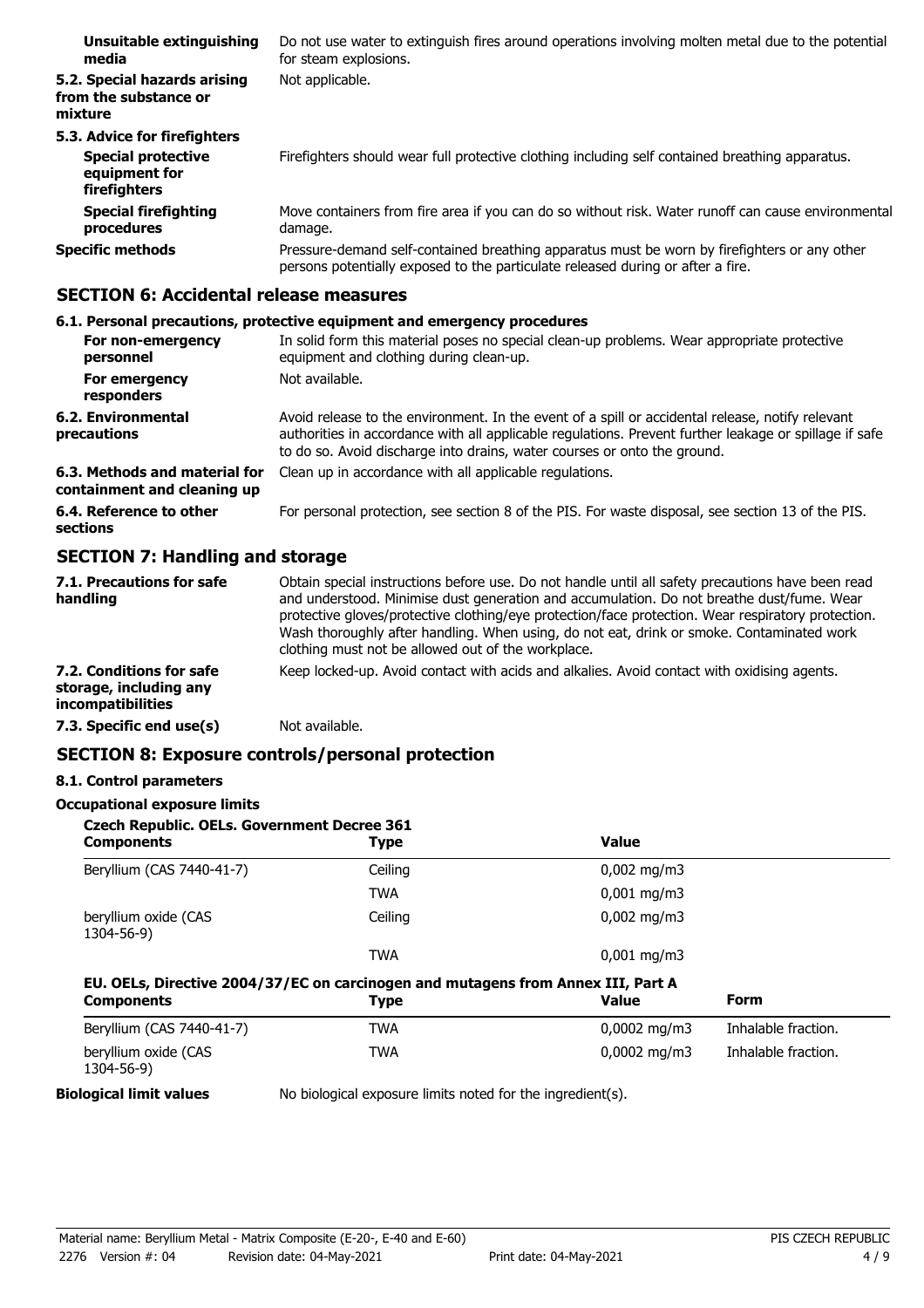| <b>Recommended monitoring</b> |  |
|-------------------------------|--|
| procedures                    |  |

**Derived no effect levels**

VENTILATION: Good general ventilation (typically 10 air changes per hour) should be used. Ventilation rates should be matched to conditions. If applicable, use process enclosures, local exhaust ventilation, or other engineering controls to maintain airborne levels below recommended exposure limits. If exposure limits have not been established, maintain airborne levels to an acceptable level.

Whenever possible, the use of local exhaust ventilation or other engineering controls is the preferred method of controlling exposure to airborne particulate. Where utilized, exhaust inlets to the ventilation system must be positioned as close as possible to the source of airborne generation. Avoid disruption of the airflow in the area of a local exhaust inlet by equipment such as a man-cooling fan. Check ventilation equipment regularly to ensure it is functioning properly. Provide training on the use and operation of ventilation to all users. Use qualified professionals to design and install ventilation systems.

WORK PRACTICES: Develop work practices and procedures that prevent particulate from coming in contact with worker skin, hair, or personal clothing. If work practices and/or procedures are ineffective in controlling airborne exposure or visual particulate from deposition on skin, hair, or clothing, provide appropriate cleaning/washing facilities. Procedures should be written that clearly communicate the facility's requirements for protective clothing and personal hygiene. These clothing and personal hygiene requirements help keep particulate from being spread to non-production areas or from being taken home by the worker. Never use compressed air to clean work clothing or other surfaces.

Fabrication processes may leave a residue of particulate on the surface of parts, products or equipment that could result in employee exposure during subsequent material handling activities. As necessary, clean loose particulate from parts between processing steps. As a standard hygiene practice, wash hands before eating or smoking.

WET METHODS: Machining operations are usually performed under a liquid lubricant/coolant flood which assists in reducing airborne particulate. However, the cycling through of machine coolant containing finely divided particulate in suspension can result in the concentration building to a point where the particulate may become airborne during use. Certain processes such as sanding and grinding may require complete hooded containment and local exhaust ventilation. Prevent coolant from splashing onto floor areas, external structures or operators' clothing. Utilize a coolant filtering system to remove particulate from the coolant.

HOUSEKEEPING: Use vacuum and wet cleaning methods for particulate removal from surfaces. Be certain to de-energize electrical systems, as necessary, before beginning wet cleaning. Use vacuum cleaners with high efficiency particulate air (HEPA). Do not use compressed air, brooms, or conventional vacuum cleaners to remove particulate from surfaces as this activity can result in elevated exposures to airborne particulate. Follow the manufacturer's instructions when performing maintenance on HEPA filtered vacuums used to clean hazardous materials. Not available.

| (DNELs)                                              |                                                                                                                                                                                                                                                                                                                                                                                                                                                                                                                                                                                                                                                                                                                              |
|------------------------------------------------------|------------------------------------------------------------------------------------------------------------------------------------------------------------------------------------------------------------------------------------------------------------------------------------------------------------------------------------------------------------------------------------------------------------------------------------------------------------------------------------------------------------------------------------------------------------------------------------------------------------------------------------------------------------------------------------------------------------------------------|
| <b>Predicted no effect</b><br>concentrations (PNECs) | Not available.                                                                                                                                                                                                                                                                                                                                                                                                                                                                                                                                                                                                                                                                                                               |
| 8.2. Exposure controls                               |                                                                                                                                                                                                                                                                                                                                                                                                                                                                                                                                                                                                                                                                                                                              |
| <b>Appropriate engineering</b><br><b>controls</b>    | Ensure adequate ventilation, especially in confined areas.<br>Whenever possible, the use of local exhaust ventilation or other engineering controls is the<br>preferred method of controlling exposure to airborne particulate. Where utilized, exhaust inlets to<br>the ventilation system must be positioned as close as possible to the source of airborne generation.<br>Avoid disruption of the airflow in the area of a local exhaust inlet by equipment such as a<br>man-cooling fan. Check ventilation equipment regularly to ensure it is functioning properly. Provide<br>training on the use and operation of ventilation to all users. Use qualified professionals to design<br>and install ventilation systems. |
|                                                      | Individual protection measures, such as personal protective equipment                                                                                                                                                                                                                                                                                                                                                                                                                                                                                                                                                                                                                                                        |
| <b>General information</b>                           | Not available.                                                                                                                                                                                                                                                                                                                                                                                                                                                                                                                                                                                                                                                                                                               |
| Eye/face protection                                  | Wear approved safety glasses, goggles, face shield and/or welder's helmet when risk of eye injury<br>is present, particularly during operations that generate dust, mist or fume.                                                                                                                                                                                                                                                                                                                                                                                                                                                                                                                                            |
| <b>Skin protection</b>                               |                                                                                                                                                                                                                                                                                                                                                                                                                                                                                                                                                                                                                                                                                                                              |
| - Hand protection                                    | Wear gloves to prevent contact with particulate or solutions. Wear gloves to prevent metal cuts and<br>skin abrasions during handling.                                                                                                                                                                                                                                                                                                                                                                                                                                                                                                                                                                                       |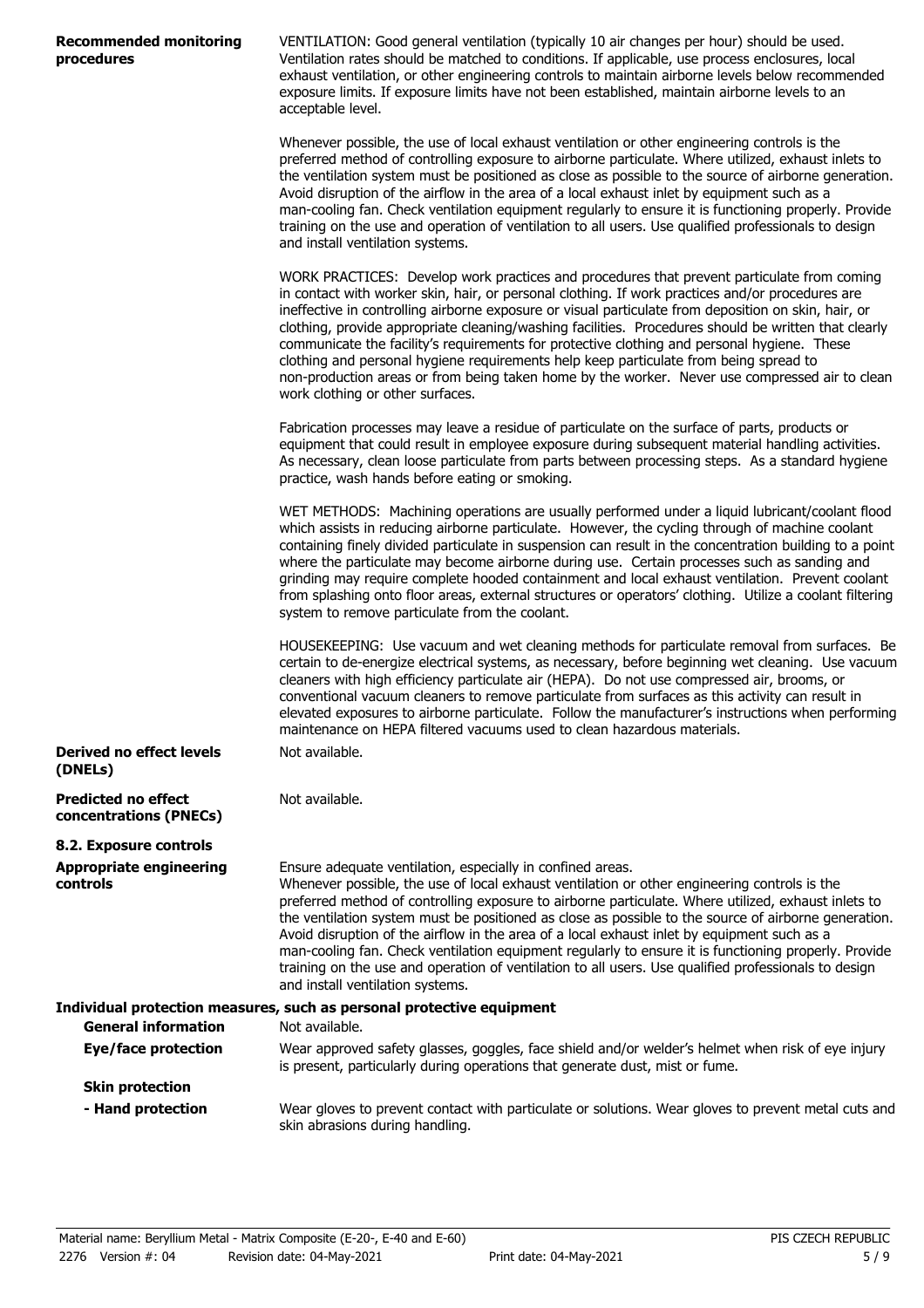| - Other                                   | Personal protection equipment should be chosen according to the CEN standards and in discussion<br>with the supplier of the personal protective equipment. Protective overgarments or work clothing<br>must be worn by persons who may become contaminated with particulate during activities. Skin<br>contact with this material may cause, in some sensitive individuals, an allergic dermal response.<br>Particulate that becomes lodged under the skin has the potential to induce sensitization and skin<br>lesions.                                                                                                                                                                                                                                                                |
|-------------------------------------------|------------------------------------------------------------------------------------------------------------------------------------------------------------------------------------------------------------------------------------------------------------------------------------------------------------------------------------------------------------------------------------------------------------------------------------------------------------------------------------------------------------------------------------------------------------------------------------------------------------------------------------------------------------------------------------------------------------------------------------------------------------------------------------------|
| <b>Respiratory protection</b>             | When airborne exposures exceed or have the potential to exceed the occupational exposure limits,<br>approved respirators must be used as specified by an Industrial Hygienist or other qualified<br>professional. Respirator users must be medically evaluated to determine if they are physically<br>capable of wearing a respirator. Quantitative and/or qualitative fit testing and respirator training<br>must be satisfactorily completed by all personnel prior to respirator use. Users of tight fitting<br>respirators must be clean shaven on those areas of the face where the respirator seal contacts the<br>face. Use pressure-demand airline respirators when performing jobs with high potential exposures<br>such as changing filters in a baghouse air cleaning device. |
| <b>Thermal hazards</b>                    | Not applicable.                                                                                                                                                                                                                                                                                                                                                                                                                                                                                                                                                                                                                                                                                                                                                                          |
| <b>Hygiene measures</b>                   | Handle in accordance with good industrial hygiene and safety practices.                                                                                                                                                                                                                                                                                                                                                                                                                                                                                                                                                                                                                                                                                                                  |
| <b>Environmental exposure</b><br>controls | Environmental manager must be informed of all major releases.                                                                                                                                                                                                                                                                                                                                                                                                                                                                                                                                                                                                                                                                                                                            |

## **SECTION 9: Physical and chemical properties**

## **9.1. Information on basic physical and chemical properties**

| <b>Appearance</b>                                   |                               |
|-----------------------------------------------------|-------------------------------|
| <b>Physical state</b>                               | Solid.                        |
| Form                                                | Various shapes.               |
| Colour                                              | Grey.                         |
| Odour                                               | Not available.                |
| <b>Odour threshold</b>                              | Not applicable.               |
| рH                                                  | Not applicable.               |
| <b>Melting point/freezing point</b>                 | 1287 °C (2348,6 °F) estimated |
| <b>Initial boiling point and</b><br>boiling range   | 2468 °C (4474,4 °F) estimated |
| Flash point                                         | Not applicable.               |
| <b>Evaporation rate</b>                             | Not applicable.               |
| <b>Flammability (solid, gas)</b>                    | Not applicable.               |
| <b>Upper/lower flammability or explosive limits</b> |                               |
| <b>Flammability limit - lower</b><br>(%)            | Not applicable.               |
| <b>Flammability limit -</b><br>upper $(% )$         | Not applicable.               |
| <b>Explosive limit - lower (</b><br>%)              | Not applicable.               |
| <b>Explosive limit - upper</b><br>(%)               | Not applicable.               |
| Vapour pressure                                     | 3,36 hPa estimated            |
| <b>Vapour density</b>                               | Not applicable.               |
| <b>Relative density</b>                             | Not applicable.               |
| Solubility(ies)                                     |                               |
| Solubility (water)                                  | Not applicable.               |
| <b>Partition coefficient</b><br>(n-octanol/water)   | Not available.                |
| <b>Auto-ignition temperature</b>                    | Not applicable.               |
| <b>Decomposition temperature</b>                    | Not applicable.               |
| <b>Viscosity</b>                                    | Not applicable.               |
| <b>Explosive properties</b>                         | Not explosive.                |
| <b>Oxidising properties</b>                         | Not oxidising.                |
| 9.2. Other information                              |                               |
| Density                                             | 2,43 g/cm3 estimated          |
| <b>Flammability</b>                                 | Not applicable.               |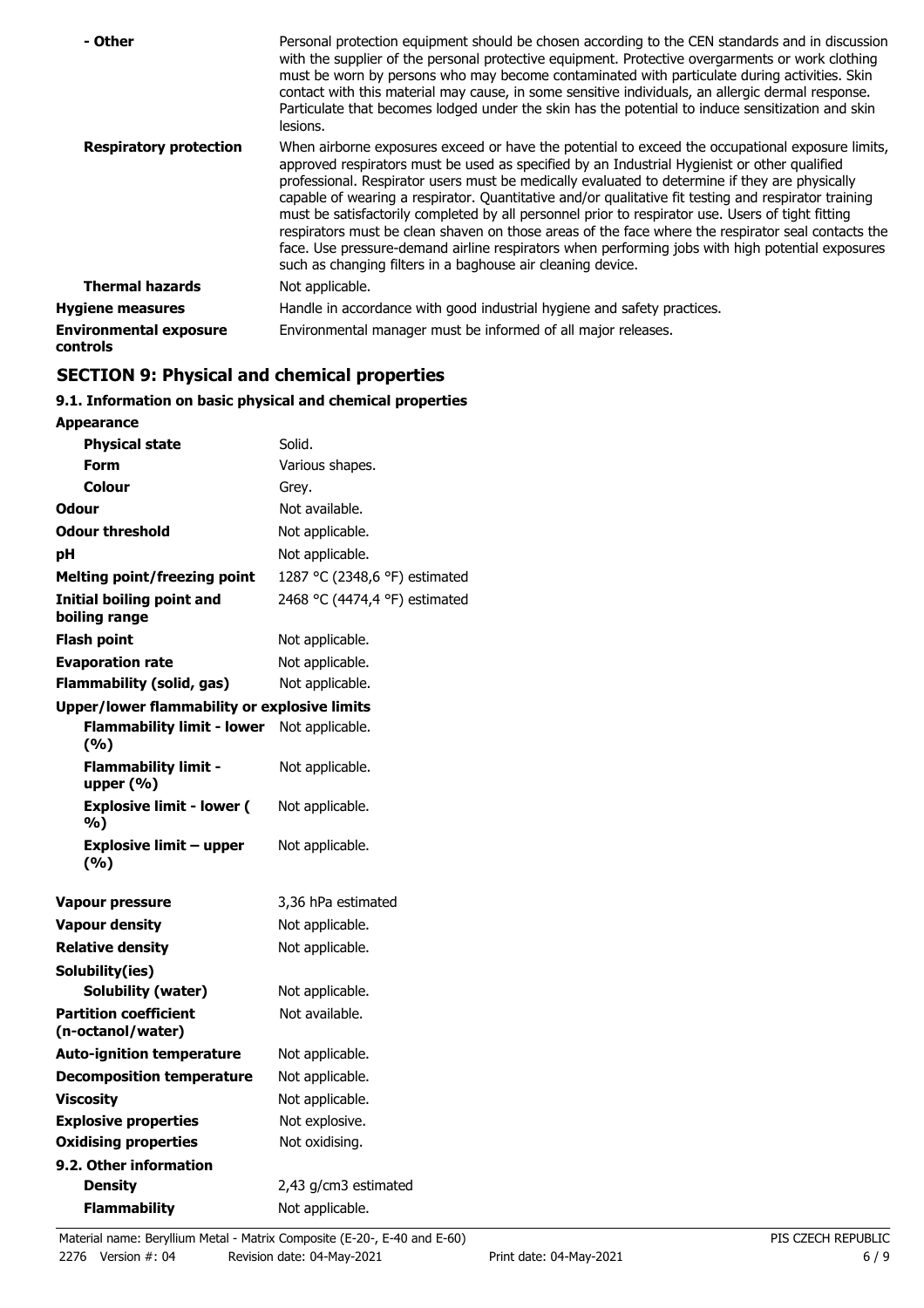## **SECTION 10: Stability and reactivity**

| 10.1. Reactivity                            | Not available.                                                  |
|---------------------------------------------|-----------------------------------------------------------------|
| 10.2. Chemical stability                    | Material is stable under normal conditions.                     |
| 10.3. Possibility of hazardous<br>reactions | Hazardous polymerisation does not occur.                        |
| 10.4. Conditions to avoid                   | Avoid dust formation. Contact with acids. Contact with alkalis. |
| 10.5. Incompatible materials                | Strong acids, alkalies and oxidizing agents.                    |
| 10.6. Hazardous<br>decomposition products   | No hazardous decomposition products are known.                  |

## **SECTION 11: Toxicological information**

**General information CCCUPATION** Occupational exposure to the substance or mixture may cause adverse effects.

## **Information on likely routes of exposure**

| <b>INTERNATIONAL CONTROLS TO CAPOSULE</b>                    |                                                                                                          |
|--------------------------------------------------------------|----------------------------------------------------------------------------------------------------------|
| <b>Inhalation</b>                                            | May cause damage to organs (respiratory system) through prolonged or repeated exposure.                  |
| <b>Skin contact</b>                                          | May cause an allergic skin reaction.                                                                     |
| Eye contact                                                  | Not likely, due to the form of the product.                                                              |
| <b>Ingestion</b>                                             | Not likely, due to the form of the product.                                                              |
| <b>Symptoms</b>                                              | Respiratory disorder.                                                                                    |
| 11.1. Information on toxicological effects                   |                                                                                                          |
| <b>Acute toxicity</b>                                        | Based on available data, the classification criteria are not met.                                        |
| <b>Skin corrosion/irritation</b>                             | May cause allergic skin reaction.                                                                        |
| Serious eye damage/eye<br>irritation                         | Harmful in contact with eyes.                                                                            |
| <b>Respiratory sensitisation</b>                             | May cause damage to organs (respiratory system) through prolonged or repeated exposure.                  |
| <b>Skin sensitisation</b>                                    | May cause an allergic skin reaction.                                                                     |
| <b>Germ cell mutagenicity</b>                                | Due to lack of data the classification is not possible.                                                  |
| Carcinogenicity                                              | Cancer hazard.                                                                                           |
|                                                              | <b>IARC Monographs. Overall Evaluation of Carcinogenicity</b>                                            |
| Beryllium (CAS 7440-41-7)<br>beryllium oxide (CAS 1304-56-9) | 1 Carcinogenic to humans.<br>1 Carcinogenic to humans.                                                   |
| <b>Reproductive toxicity</b>                                 | Not classified.                                                                                          |
| Specific target organ toxicity<br>- single exposure          | Not classified.                                                                                          |
| Specific target organ toxicity<br>- repeated exposure        | May cause damage to organs (respiratory system) through prolonged or repeated exposure by<br>inhalation. |
| <b>Aspiration hazard</b>                                     | Due to lack of data the classification is not possible.                                                  |
| Mixture versus substance<br>information                      | Not available.                                                                                           |
| <b>Other information</b>                                     | Symptoms may be delayed.                                                                                 |
| SECTION 12: Ecological information                           |                                                                                                          |

#### **SECTION 12: Ecological information 12.1. Toxicity** No toxicity data noted for the ingredient(s).

| <b>TATE LOXICITA</b>                                      | NO LOXICILY Gala Hoted for the ingredient(S).              |
|-----------------------------------------------------------|------------------------------------------------------------|
| 12.2. Persistence and<br>degradability                    | No data is available on the degradability of this product. |
| 12.3. Bioaccumulative<br>potential                        | Not available.                                             |
| <b>Partition coefficient</b><br>n-octanol/water (log Kow) | Not available.                                             |
| <b>Bioconcentration factor (BCF)</b>                      | Not available.                                             |
| 12.4. Mobility in soil                                    | Not available.                                             |
| 12.5. Results of PBT and<br><b>vPvB</b> assessment        | Not a PBT or vPvB substance or mixture.                    |
| 12.6. Other adverse effects                               | Not available.                                             |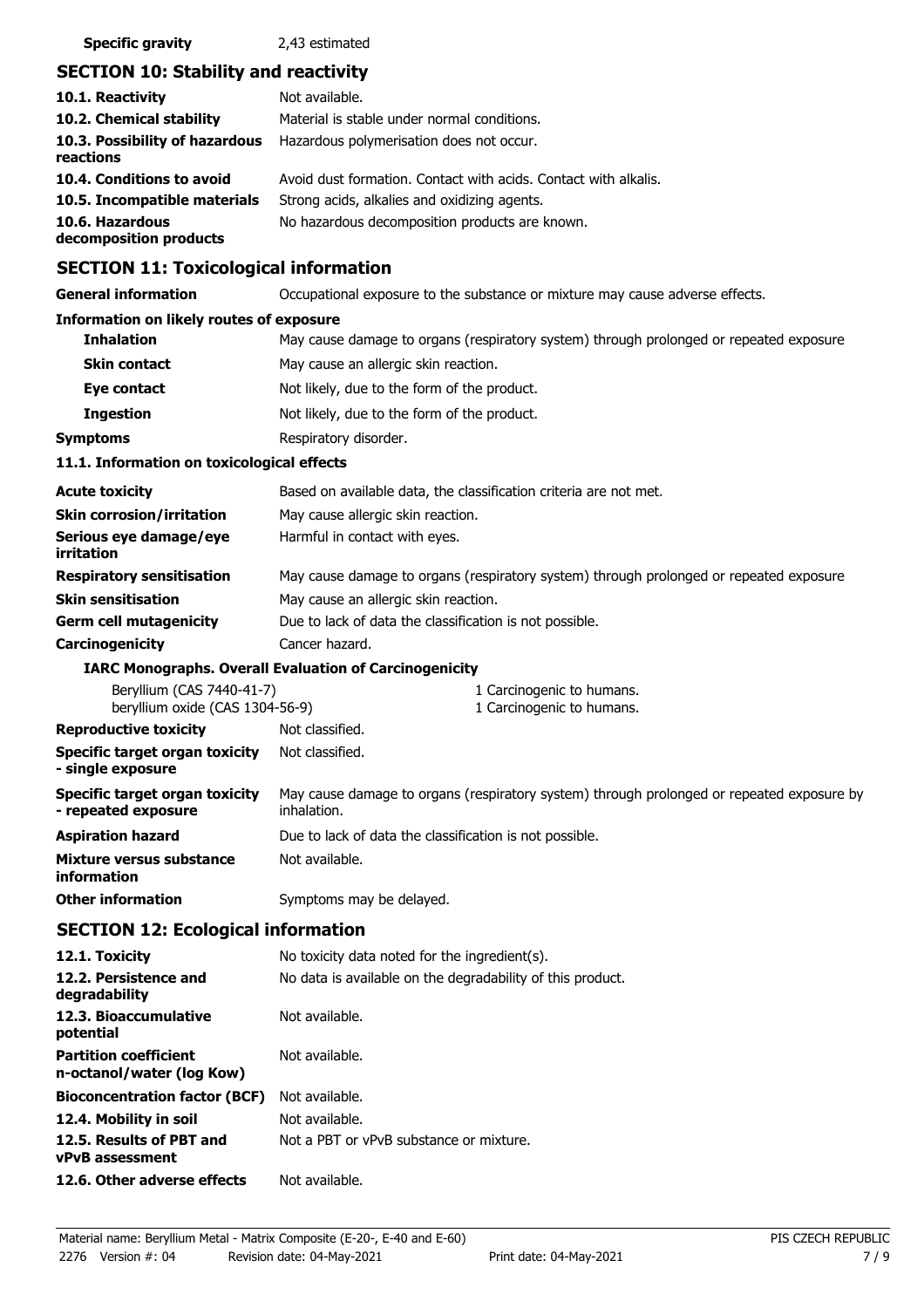## **SECTION 13: Disposal considerations**

## **13.1. Waste treatment methods**

| <b>Residual waste</b>                  | Empty containers or liners may retain some product residues. This material and its container must<br>be disposed of in a safe manner (see: Disposal instructions).                                                                        |
|----------------------------------------|-------------------------------------------------------------------------------------------------------------------------------------------------------------------------------------------------------------------------------------------|
| <b>Contaminated packaging</b>          | Empty containers should be taken to an approved waste handling site for recycling or disposal.<br>Since emptied containers may retain product residue, follow label warnings even after container is<br>emptied.                          |
| EU waste code                          | The Waste code should be assigned in discussion between the user, the producer and the waste<br>disposal company. Waste codes should be assigned by the user based on the application for which<br>the product was used.                  |
| <b>Disposal</b><br>methods/information | Material should be recycled if possible. Disposal recommendations are based on material as<br>supplied. Disposal must be in accordance with current applicable laws and regulations, and material<br>characteristics at time of disposal. |

## **SECTION 14: Transport information**

## **ADR**

14.1. - 14.6.: Not regulated as dangerous goods.

## **RID**

14.1. - 14.6.: Not regulated as dangerous goods.

## **ADN**

14.1. - 14.6.: Not regulated as dangerous goods.

## **IATA**

14.1. - 14.6.: Not regulated as dangerous goods.

## **IMDG**

14.1. - 14.6.: Not regulated as dangerous goods.

## **SECTION 15: Regulatory information**

## **15.1. Safety, health and environmental regulations/legislation specific for the substance or mixture**

## **EU regulations**

|             | Regulation (EC) No. 1005/2009 on substances that deplete the ozone layer, Annex I and II, as amended |  |
|-------------|------------------------------------------------------------------------------------------------------|--|
| Not listed. |                                                                                                      |  |

# **Regulation (EU) 2019/1021 On persistent organic pollutants (recast), as amended**

Not listed.

**Regulation (EU) No. 649/2012 concerning the export and import of dangerous chemicals, Annex I, Part 1 as amended**

Not listed.

**Regulation (EU) No. 649/2012 concerning the export and import of dangerous chemicals, Annex I, Part 2 as amended**

Not listed.

**Regulation (EU) No. 649/2012 concerning the export and import of dangerous chemicals, Annex I, Part 3 as amended**

Not listed.

**Regulation (EU) No. 649/2012 concerning the export and import of dangerous chemicals, Annex V as amended** Not listed.

**Regulation (EC) No. 166/2006 Annex II Pollutant Release and Transfer Registry, as amended** Not listed.

**Regulation (EC) No. 1907/2006, REACH Article 59(10) Candidate List as currently published by ECHA** Not listed.

## **Authorisations**

**Regulation (EC) No. 1907/2006, REACH Annex XIV Substances subject to authorization, as amended** Not listed.

## **Restrictions on use**

## **Regulation (EC) No. 1907/2006, REACH Annex XVII Substances subject to restriction on marketing and use as amended**

Beryllium (CAS 7440-41-7) beryllium oxide (CAS 1304-56-9)

**Directive 2004/37/EC: on the protection of workers from the risks related to exposure to carcinogens and mutagens at work, as amended.**

Beryllium (CAS 7440-41-7)

beryllium oxide (CAS 1304-56-9)